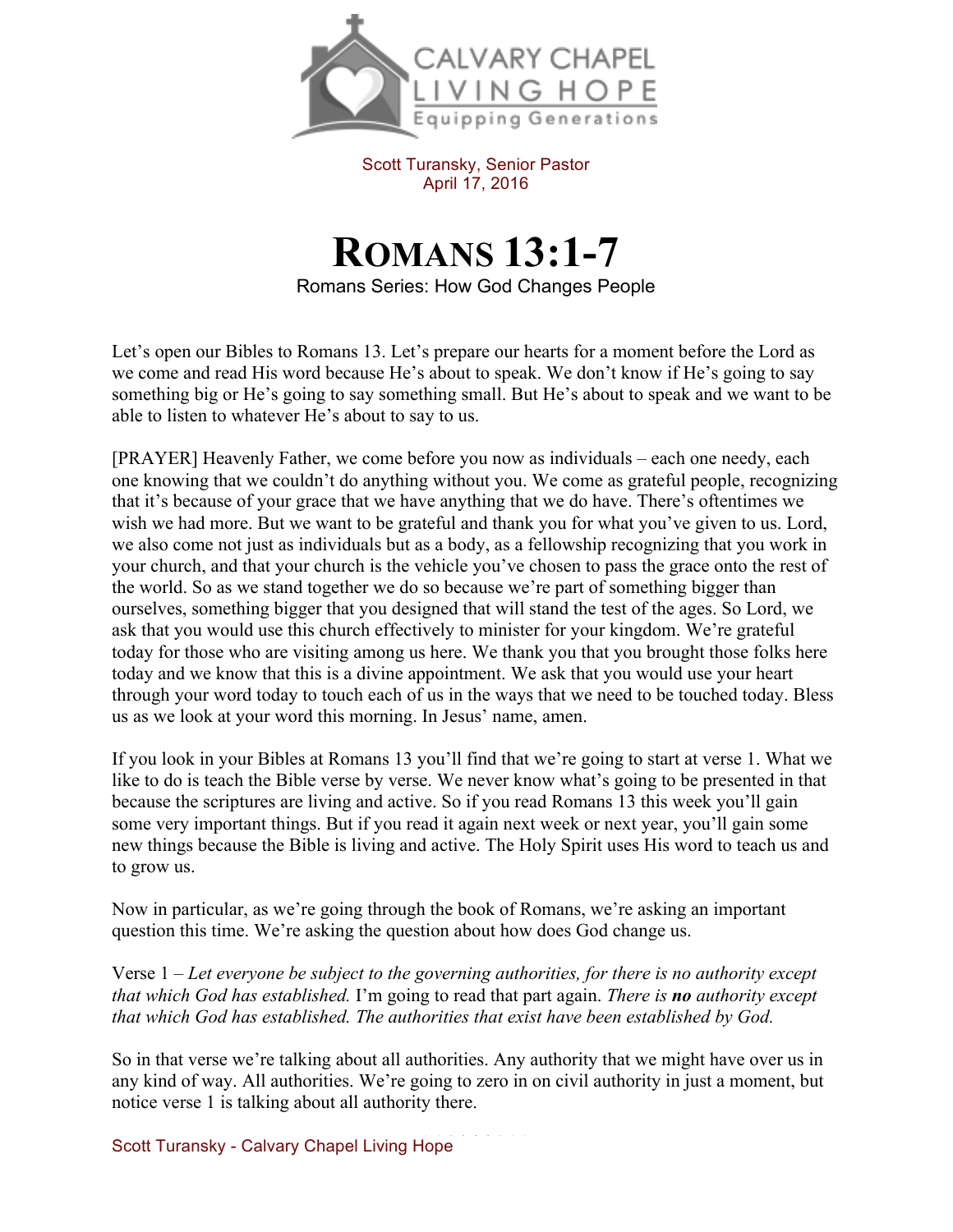I think we all have this wrestling that we do in every one of our hearts that likes to say to people, "Don't tell me what to do." One of the first words that toddlers learn is "no." When preschoolers are playing, sometimes you'll hear them say, "You're not the boss of me." Sometimes teenagers will say something like, "I can hardly wait to be an adult so I don't have people telling me what to do." (They will be in for a surprise.) But you get the idea that sometimes people make that statement.

It reminds me of a story of a boy. This is young man that I counseled with when he was eighteen years old. His name was Joey. Joey graduated from his homeschool and then started working for his father in New York City in a warehouse. His dad wasn't his employer overseeing him. He was the one who worked over the whole company, but his son worked for the warehouse manager.

After working for the warehouse manager for a couple of months, Joey came to his dad and said, "Dad, I quit."

His dad said, "Why? What's the problem?"

He said, "I am tired of people telling me what to do all the time."

"What are you going to do?"

"I'm going to join the army."

I just think that whether we boldly and defiantly challenge authority or it's a kind of subtle manipulative thing that we do, there's a lot of times when we say, "Don't tell me what to do." So this passage today, I think, reveals some very important truths that we will use in our lives.

There are three principles that I want to share with you today. Young people, I want you to listen to this because if you'll catch these three ideas in this passage, they will help you for the rest of your life. There are some truths here that God has placed in His word that are strategic for us moving forward. There are three principles about authority in Romans 13:1-7. I want to take them one principle at a time.

The first principle is found in Romans 13:1-2. The principle is this: Authority is a God thing. I think you're going to see that as we read verse 1 already. But let me read verses 1 and 2.

*Let everyone be subject to the governing authorities, for there is no authority except that which God has established. The authorities that exist have been established by God. Consequently, whoever rebels against the authority is rebelling against what God has instituted, and those who do so will bring judgment on themselves.* 

Authority is a God thing. It's important for us to realize that because I think many times we miss that concept and then end up finding ourselves free to rebel or disagree or argue or resist. Now before you react in your heart by saying something like, "But what if my authority is wrong? What if the person is living in sin who's my authority? What if he's not a Christian? What if that person is doing the wrong thing?" we're going to come to those questions in a minute. I want you to know that's down a couple of points here.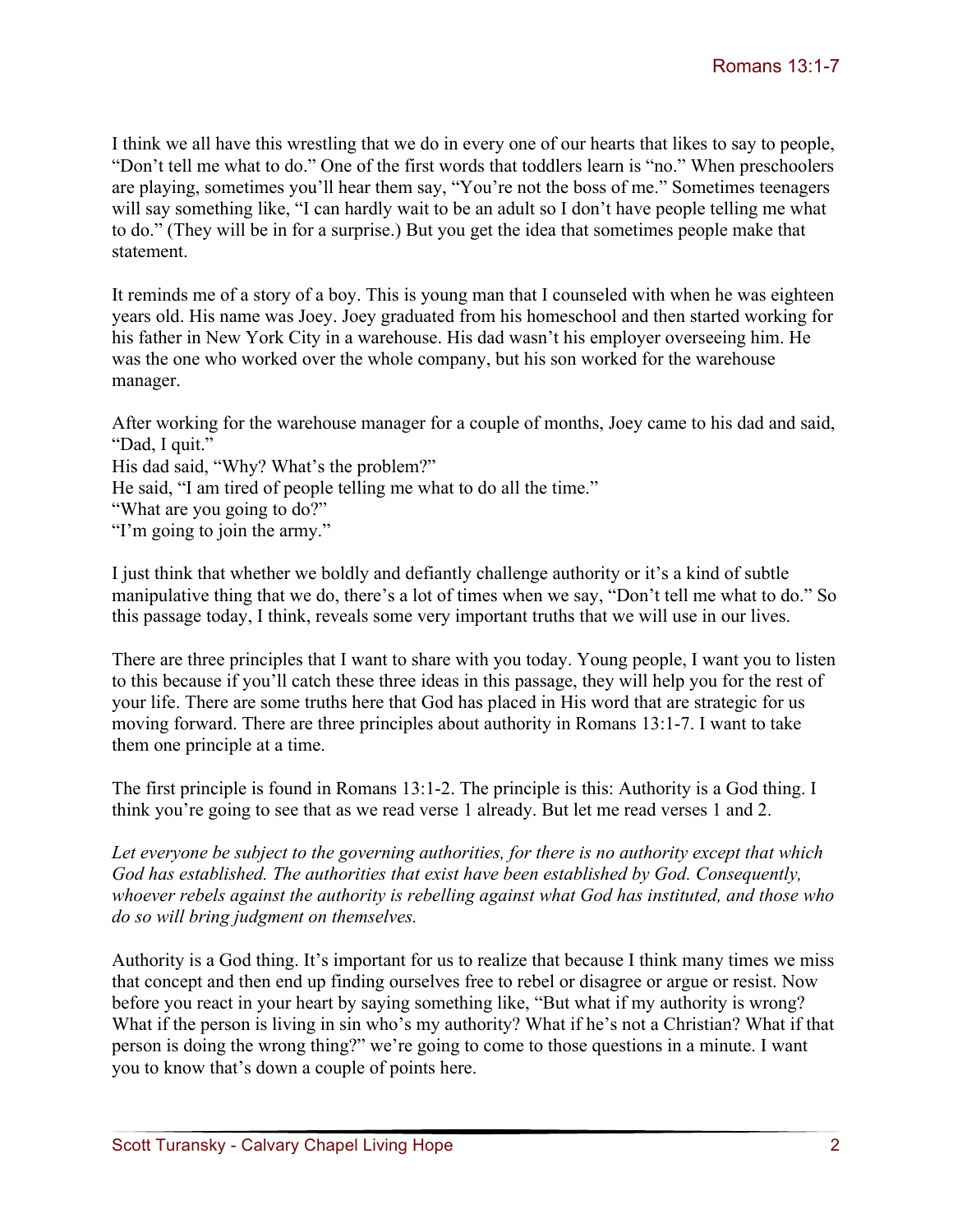I want you to keep in mind as you think about that that Paul wrote this book of Romans during the time when the Roman government was in control. They were persecuting Christians. They were killing Christians at that time. It's a terrible thing that was going on. Yet Paul still writes these words.

The key idea here in these first two verses is that authority is a God thing. It comes from God. Authority is established by God. Sometimes we have trouble submitting to authority and we have to realize it's something beyond just the authority that we're looking at. There's something beyond that. We recognize that authority is a God thing. It helps us a lot.

So what are authorities that we're talking about? Well one of the first authorities we come to in our lives are parents. Parents are an authority in our lives. Teachers and those who are involved in the school system over us are authorities in our lives. At work we have bosses and other supervisors who are authorities in our lives. In government we have police and other administrators who govern a lot of things. So those are the authorities and other authorities that we find ourselves under

We have to be careful about how we respond to authority. One of the things that I think helps us and helps every one of us is that we recognize that behind the authority that we're looking at is God. God set up authority and it's part of what He designed for us.

Now for each one of these points (there are three of them that we see in this passage, three different principles), I'm going to draw upon a king from the Old Testament to illustrate this.

The first king that I want to look at is King David. I'm going to look at Saul and David and Absalom. Those are the three kings. So David is the first one I want to look at. Saul and David have completely different responses to authority and the way they think about it is different, so if we can understand how David handled this, it would be much more helpful.

David understood that Saul was the king. He became king because God put him in that place. He was still reigning as king because God had not removed him from that place. That's why he refers to him as the Lord's anointed. God had placed him in that place.

Now you have to remember, this is in a situation where David is running for his life because the king's trying to kill him. David was honoring him because of the position of the person. It was the position of king that God had placed there, that authority, and David understood this principle that authority is a God thing, so I'm not going to get involved in this. I'm going to run for my life. So at one point David is running for his life and he happens to be down by this area where there's a bunch of caves.

We're going to pick up the story in 1 Samuel. I want you to see how David thinks and what God is doing in David's life as he comes to this understanding of authority. We learn something from this story in 1 Samuel 24 as well.

*He came to the sheep pens along the way* (this is Saul)*; a cave was there, and Saul went in to relieve himself.* So he's going to take a bathroom break. He says, "Guys, I'll be right back. I'm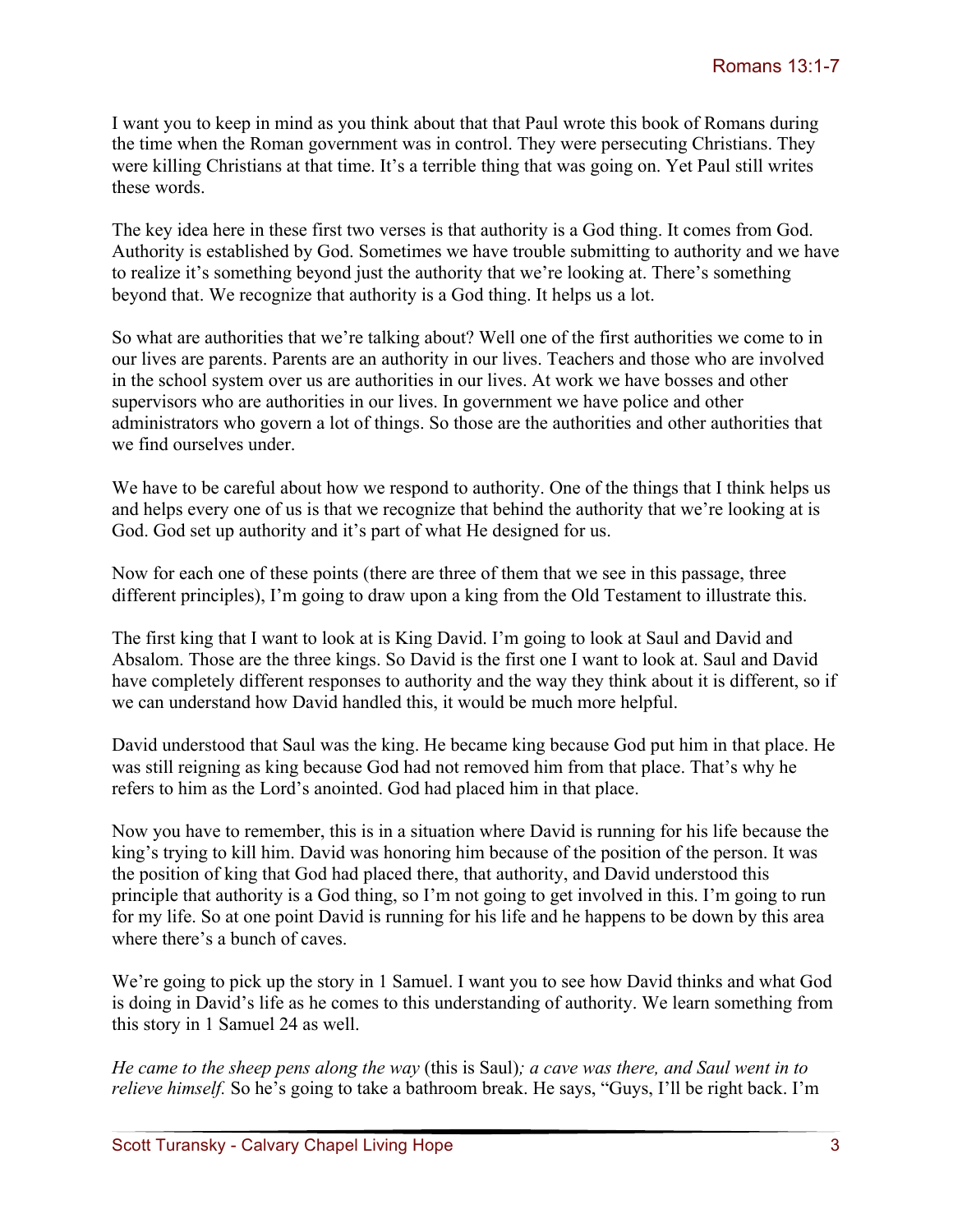going up there into the cave," not knowing that David and his men were hiding in the back of that cave.

*David and his men were far back in the cave. The men said, "This is the day the Lord spoke of when he said to you, 'I will give your enemy into your hands for you to deal with as you wish.'"* Here's an unprotected guy now and David has access to him. He could kill him. *Then David crept up unnoticed and cut off a corner of Saul's robe.* So obviously he put his robe down somewhere to do his business. I won't get too picturesque, but you got the idea here.

Afterward, David was conscience-stricken for having cut off a corner of his robe. It affected his conscience. The conscience is that place inside of our hearts where right and wrong is affirmed. He felt uncomfortable in that conscience. Something's wrong here for having cut off the corner of his robe.

*He said to his men, "The Lord forbid that I should do such a thing to my master, the Lord's anointed, or lay my hand on him; for he is the anointed of the Lord." With these words David sharply rebuked his men and did not allow them to attack Saul. And Saul left the cave and went his way.*

*Then David went out of the cave and called out to Saul, "My lord the king!" When Saul looked behind him, David bowed down and prostrated himself with his face to the ground. He said to Saul, "Why do you listen when men say, 'David is bent on harming you'? This day you have seen with your own eyes how the Lord delivered you into my hands in the cave. Some urged me to kill you, but I spared you; I said, 'I will not lay my hand on my lord, because he is the Lord's anointed.' See, my father* (he's not really his father, but they were close at one time and there was a father-son relationship, so it is a term of respect)*, look at this piece of your robe in my hand! I cut off the corner of your robe but did not kill you. See that there is nothing in my hand to indicate that I am guilty of wrongdoing or rebellion."* 

A little bit later in the passage it says – *When David finished saying this, Saul asked, "Is that your voice, David my son?" And he wept aloud.* This is what we talked about last week. If you remember, we talked about how when we do kindness to someone who's out to hurt us, or kindness to our enemy, or to someone who's mistreated us we do kindness it's like putting heaps of burning coal on their head and it burns their conscience. Or it's like allowing the wrath of God to work in their life. That's what's happening actually in this passage.

*And he wept aloud. "You are more righteous than I," he said. "You have treated me well, but I have treated you badly. You have just now told me about the good you did to me; the Lord delivered me into your hands, but you did not kill me. When a man finds his enemy, does he let him get away unharmed? May the Lord reward you well for the way you treated me today. I know that you will surely be king and that the kingdom of Israel will be established in your hands."* 

Amazing story about David who understood authority and he understood that this authority comes from God. It wasn't just a king there that we topple him or we can move him away, but that God placed him in that position.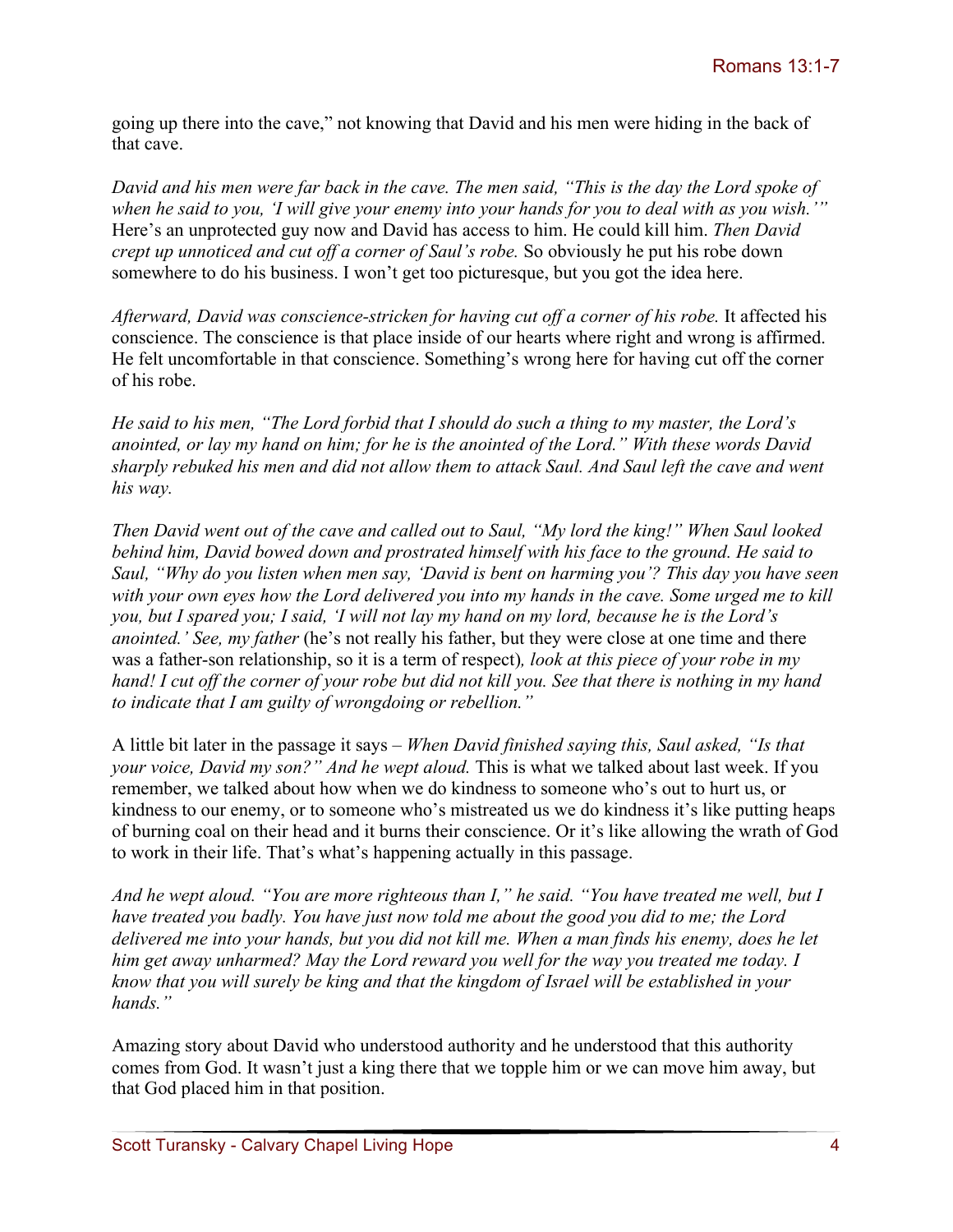Are you a young person? Maybe you're planning to get married someday, hopefully, and right now you leave the kitchen a mess, your clothes all over the place, or you don't make your bed, or you don't contribute to life. You've got a problem. Hopefully God has placed you in a home where you've got a mom and dad who are on your case. Because if you want to be successful in a marriage you have to know how to clean a toilet, empty the trash, clean out the kitchen, and do things like that on your own without having somebody tell you. Anybody who's married knows that. Right, married folks? Yeah.

So if you're a young person, take heart and listen to that. Because you're not too busy. Yes, you have lots of things you're trying to do on that iPad and you are trying to get your schoolwork done and you've got all kinds of things that you have to do. But you're not too busy. It only takes a few minutes to contribute to family life. God has placed an authority in your life, a mom or a dad or both, to help prompt you in that area and to train you and to remind you – "Hey, you left dirty dishes in the sink," or "you need to take the dirty dishes out of the living room and put them into the kitchen." Submission to authority is important, even if you don't like it.

But what I'm trying to say in this first point is that the spiritual understanding of authority means that as you submit to a parent or a boss or a policeman or something like that, you are doing a spiritual exercise. It's part of your spiritual requirement. God is doing something in your life and this authority is there for a purpose. This is a spiritual experience. We all have character weaknesses. We all have character flaws in our lives. Parents can often see those. Leaders in authority can see those and God uses authority to deal with them. So we want to be sensitive to that. All authority comes from God because authority is a God thing.

Principle number two. I just want to remind you here as I go to principle number two that all authority has a scope. We're going to talk about that. The point is that only God has absolute authority over our lives. But God segments our lives into different places so that different authorities have authority in different areas. So in the home we might have accountability of family members. On the job there's accountability to a boss or other parts of the company. At church there's spiritual authority. In society there are civil authorities. None of these authorities have total authority over our lives. None of them do. So all authority has a scope.

We're going to read now as we zero in on zero authority in verses 3-4 what the scope of civil authority is. It's important to understand that as we're trying to understand what we're trying to do as we're obeying or sometimes disobey the government. So we have to understand what their scope is. We'll talk about maybe what's disobeying the government in a moment. But we have to understand this idea of scope.

All authority has a scope, so verses 3-4 of chapter 13 say this: *For rulers hold no terror for those who do right, but for those who do wrong. Do you want to be free from fear of the one in authority? Then do what is right and you will be commended. For the one in authority is God's servant for your good. But if you do wrong, be afraid, for rulers do not bear the sword for no reason. They are God's servants, agents of wrath to bring punishment on the wrongdoer.*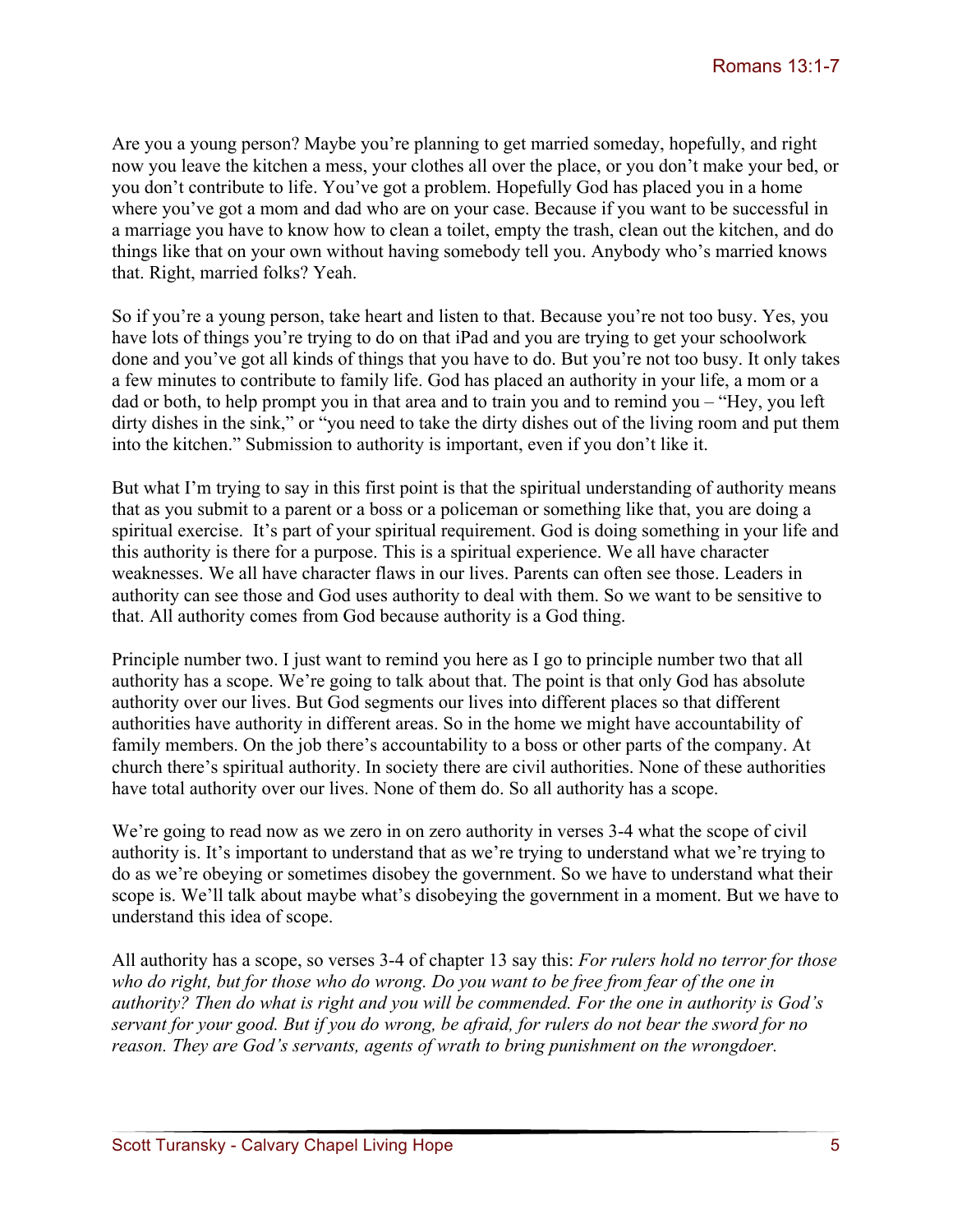The primary job of civil authority is to reward those who do good and to punish those who do evil. Their job is to provide justice in society. So having practices that are fair use practices that govern buying, selling, traffic, and other kinds of things. That's the government's job to oversee those things. Protection and safety are part of the government's job. That's their job is to reward those who do good and to punish those who do evil. A policeman has no authority to tell you what to believe about God. He's not to invade the private sanctuary of your home. That's why search warrants in our country have to be justified before someone bursts into a home, because there's sanctity there. Civil authority is not an absolute. Their job is to punish evil and reward good.

Let's look at King Saul, another king. He was the first of the kings of Israel. He became king at thirty years of age. But King Saul had a problem. He couldn't follow instructions. Listen to this, young people. He lost the kingship because he couldn't follow instruction. If he would've learned how to follow instructions as a child maybe he would've done better following instructions as an adult.

At one point he attacked the Philistines. When he attacked the Philistines they were like hornets nests, so they started getting upset and they gathered Philistines together to fight back. They were going to attack him. So what Saul does is he goes and sends the cry out to all the people in Israel. "Come on, guys. We're about to have a battle here. Come on over. And Samuel, come on over and offer sacrifices for us so that we can bless this battle. The battle will be the Lord's." That was the good thing to do.

But unfortunately Samuel was delayed or…I don't know why he didn't come for seven days. And the tension was increasing. The Philistines were about to attack Saul and all the people. So there came a point where Saul decided to take matters into his own hands. He decided to exceed his authority, exceed his scope of authority, and he decided to offer the sacrifice himself. So he offered the sacrifices and then he went forward. Now the problem with that is he didn't have the ability or the authority to offer sacrifices. So Samuel's going to rebuke him.

We have these famous words that Samuel says in 1 Samuel 15. I want you to see these because sometimes people rebel against authority for spiritual reasons and they're stepping outside of their scope to do that. That's what's happening here.

So Samuel says to Saul, *"Does the Lord delight in burnt offerings and sacrifices as much as in obeying the Lord? To obey is better than sacrifice, and to heed is better than the fat of rams. For rebellion is like the sin of divination, and arrogance like the evil of idolatry. Because you have rejected the word of the Lord, he has rejected you as king."* 

You see, on the way back from the situation where he had killed, God had given him instructions – I want you to kill all these Amalekites. In 1 Samuel 15 that's what's happening here. Kill all the Amalekites and don't bring any plunder back. Sometimes they were able to bring lots of plunder back. But in this one case Saul had a better idea.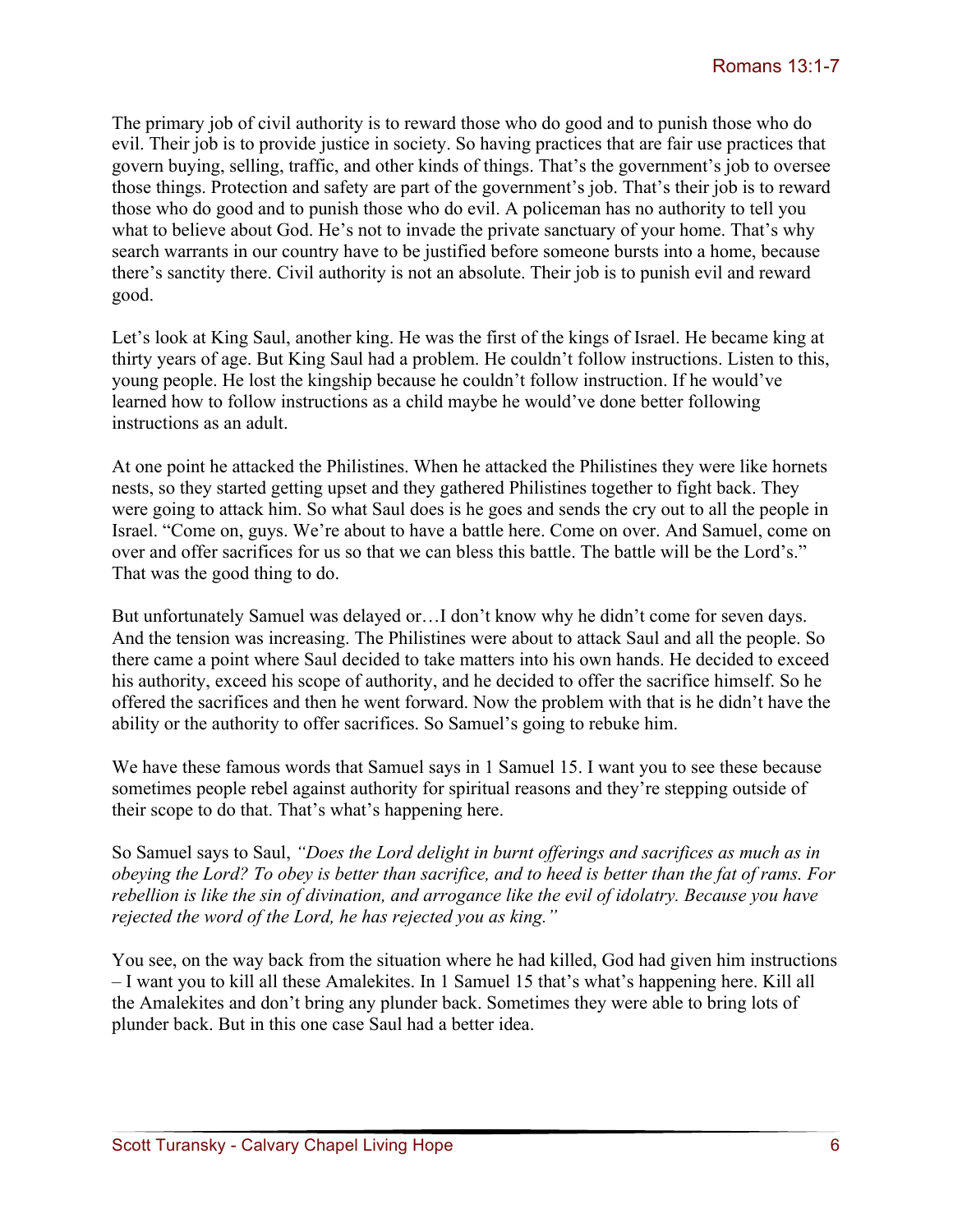Samuel comes to greet him and says, "Look, *what is this bleating of sheep I hear?* The instructions that I gave you from the Lord were to kill all of these. Not bring any plunder back at all."

Saul says, "Well I had a better idea. I brought these sheep back so we could offer them as sacrifices to the Lord." It's not in his realm of authority, you see. He was outside of that realm. He got himself into trouble. His job was to obey the Lord, to follow instructions. He was not there to be the priest and offer sacrifices or even have the priest do it. His job was to follow instructions and he couldn't do that. He didn't understand authority, he didn't respond to authority well, and so bad things happened to him. Everyone must live under authority.

Now it is hard to be in authority. Those of you who are parents or bosses or pastors know this. It's hard to be in authority, and abuse of authority can come probably pretty quickly in our lives. We have police that violate their authority and do things that are corrupt. We have pastors that violate their authority and abuse people or do things that are wrong. It's dangerous to have power and authority. So it's very important for us to do what 1 Timothy 2:1-4 says. As Paul is speaking to Timothy, he says this: *I urge, then, first of all, that requests, prayers, intercession and thanksgiving be made for everyone— for kings and all those in authority.* 

Kids, you need to pray for your parents. We need to pray for those bosses. Because the challenge of having authority is a hard one. It's a dangerous one. It's very easy to make bad decisions, do the wrong thing, and get into trouble.

The verse continues. It says – *that we may live peaceful and quiet lives in all godliness and holiness. This is good, and pleases God our Savior, who wants all people to be saved and to come to a knowledge of the truth.*

We need to pray for those who are in positions of leadership because being in a position of leadership means you're making choices, you're making difficult choices of how you're going to govern and how you're going to lead, and what you're going to say and do for the people that are under your authority. Which leads us to an important question we have to ask, and that has to do with civil disobedience.

Civil disobedience. Civil means government and there's sometimes when we might disobey the government. You have to know when to do this and when not to do this.

We see examples in the Bible of civil disobedience. In Acts 5:29 Peter and John were told by the Sanhedrin, "You may not preach about the Lord anymore." So they said, "We're going to continue preaching. We have to do that because we obey God rather than man." Because that was out of their scope.

There comes a challenge when government or authorities challenge or step out of their scope or they require or ask us to do something that's against what God would require.

In the Old Testament we see the example of Daniel who was told, "You cannot pray anymore. Prayer is not acceptable, even in your own home." But Daniel knew that wouldn't be right, so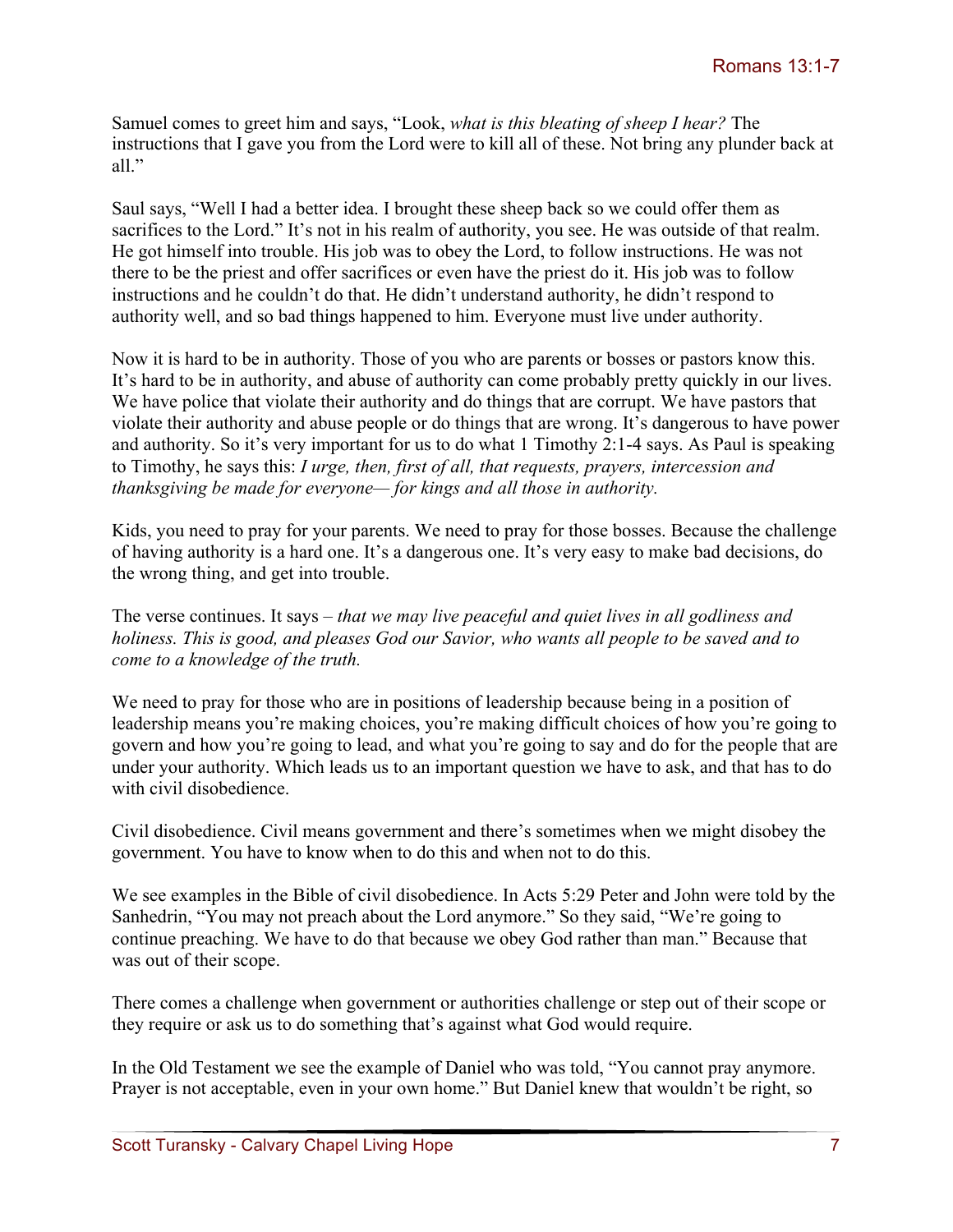Daniel prayed anyway. That's how he ended up in the lion's den and God rescued him. Civil disobedience.

There are rare times when we may disobey an authority because the authority is not doing what God would have, or he's violating scripture or something in that position. But I just have to say, it's rare that we take this stand, I would suggest. I think we have to be extremely careful because our hearts have this desire inside to say, "Don't tell me what to do." We can come very easily to the conclusion that says, "Well God told me to do this, you're telling me to do something different. I'm going to do what God told me to do," as if somehow we step outside of the authority of that person. We just have to be really careful in this area of violating authority or not submitting because we think that God wants us to do something different than that.

Be really careful. It's very easy to take scripture out of context. You can prove almost anything you want from the Bible. I would suggest that we have to be sensitive to the issues regarding our rebellious nature. When it comes to authority I think our preference would be to rebel against authority because we have a better idea. Or we think that God has called us to do something different or something. Be careful about that.

I would think that this next principle, principle number three, will help in that regard because I think that sometimes we stay under the authority and in a difficult situation that we're in because God wants to do something deeper inside of our hearts.

So principle number three, we're going to see in the rest of this passage that we're looking at today, is that submission to authority has personal benefits. It's not just about getting things done or maintaining law and order or the boss getting his way. It has personal benefits for our own hearts.

God uses the authorities in our lives to chip away at some of those problems that we have inside of our lives. He uses the authorities of a dad and a mom to bring out the gem that's inside, but the gem is covered by all this other stuff that has to be chipped away. So when we submit to a parent or we submit to a boss or we submit in a situation that's difficult, God often uses that to do some very powerful things inside of us.

Let me read the passage and then I'll comment more about it.

It says – *Therefore, it is necessary to submit to the authorities, not only because of possible punishment but also as a matter of conscience.* Here we're back to the idea of conscience again, that I'm doing the right thing. *This is also why you pay taxes, for the authorities are God's servants, who give their full time to governing. Give to everyone what you owe them: If you owe taxes, pay taxes; if revenue, then revenue; if respect, then respect; if honor, then honor.*

We're doing those things, not only to benefit that person; we're doing it because submission has personal benefits for us. It does something inside of our hearts. It deals with our own selfishness, our rebelliousness that often gets us into trouble. And it's tested when we don't agree.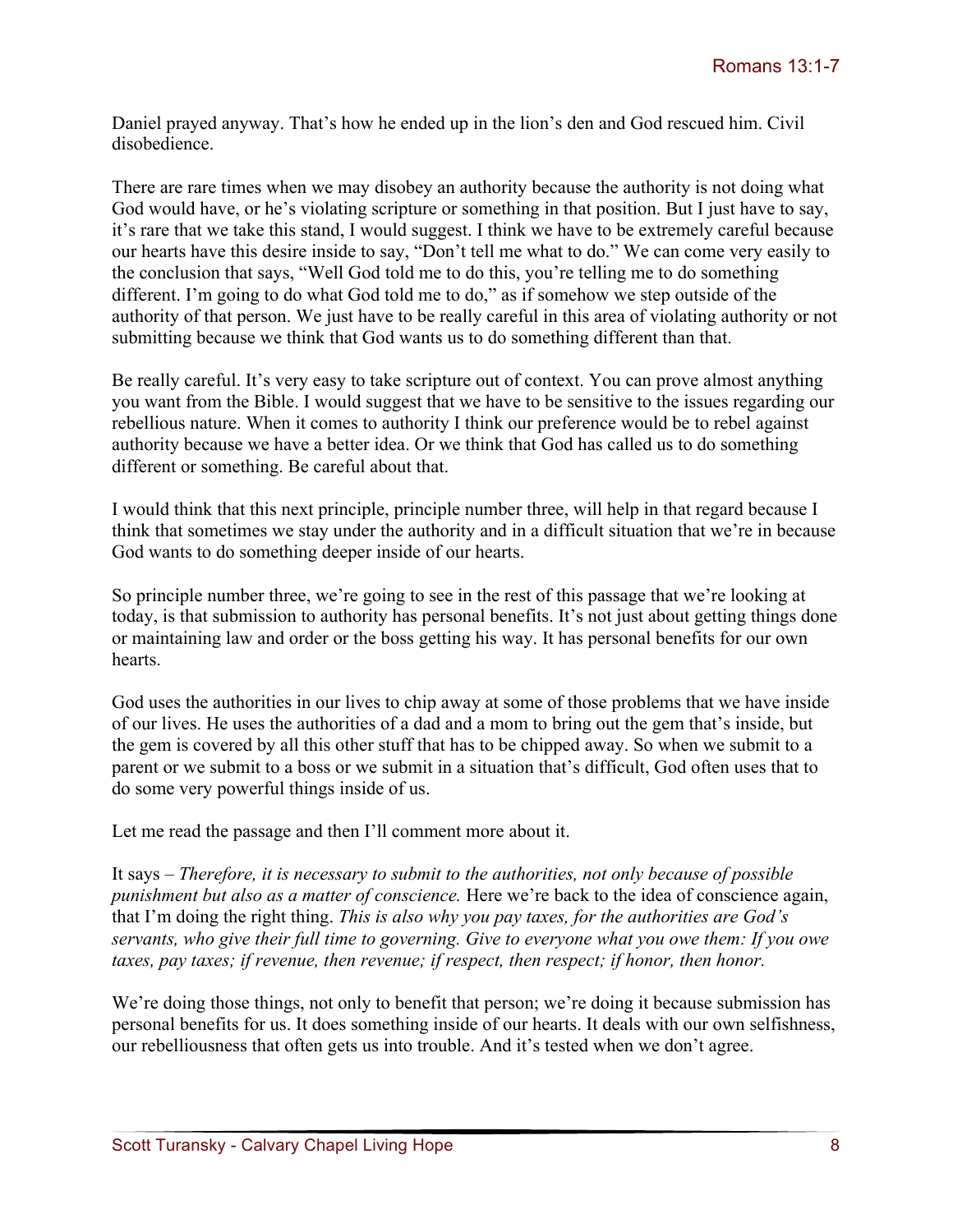We can often try to justify rebellion. "My parents are wrong because they don't let me go to that party." Or "they're just being mean." Or "that boss is unfair by not letting me have some of the same benefits other people get."

Let's go back to David for just a moment because David lived in an unfair situation, a painful situation. He was running for his life. But he learned some valuable things by submitting in that situation. He learned how to wait for God's timing. That's a lesson most of us, I would suggest, need to learn. We need to learn to wait. Because we don't want to wait. We want to do this now. So like Saul offered sacrifices outside of his scope, got himself into trouble, it's the wrong thing to do.

Also as I think about David's life, God was training him to be the king and David was a man after God's own heart. He had a compassion for people. I think that compassion in part was developed because he was mistreated by Saul who was often out to get him.

In our society we have all this emphasis on rights. There are rights. I think there's a place if you're being abused to step out of the situation or set limits on other people, but I also think it's very important to recognize that sometimes living in difficult times, difficult situations does something inside of us and God uses that situation to work on our hearts in some very powerful ways.

Let's look at verse 5 up to the word *conscience*, the first three lines. I use this verse when I'm talking to young people because I want to teach them the difference between internal motivation and external motivation. Internal motivation is doing something that's right from the inside. External motivation is reward and punishment.

So I'll say to a young person this question: When you're given an instruction, why do you do what's right?" Many times the young person will say, "So I don't get in trouble." That's the most common answer. "So I don't get in trouble."

That's when I take them to Romans 13:5. I say, "Let's read this verse together." It says – *Therefore, it is necessary to submit to the authorities* (that is do what someone says – so we're talking about following instructions), *not only because of possible punishment* (so you don't get in trouble) *but also as a matter of conscience.* 

Conscience is on the inside. Conscience is this "I'm doing the right thing." God wants us to have this internal sense of motivation, not just so we don't get in trouble. He wants us to do what's right because it's the right thing to do so that we can move forward. External motivation versus internal motivation in our lives.

I would suggest that if we are working on this we'll be able to overcome some issues in our lives. Let's just take the problem of procrastination. Procrastination is a problem when a person needs to rely on external motivation to get something done. So if you're working with someone, they might say to you, "Give me a deadline." Why are they saying, "Give me a deadline"? Because they don't have the internal motivation to do it on their own and move forward. They're relying on something from the outside, an external motivation. Or the person waits till the pressure gets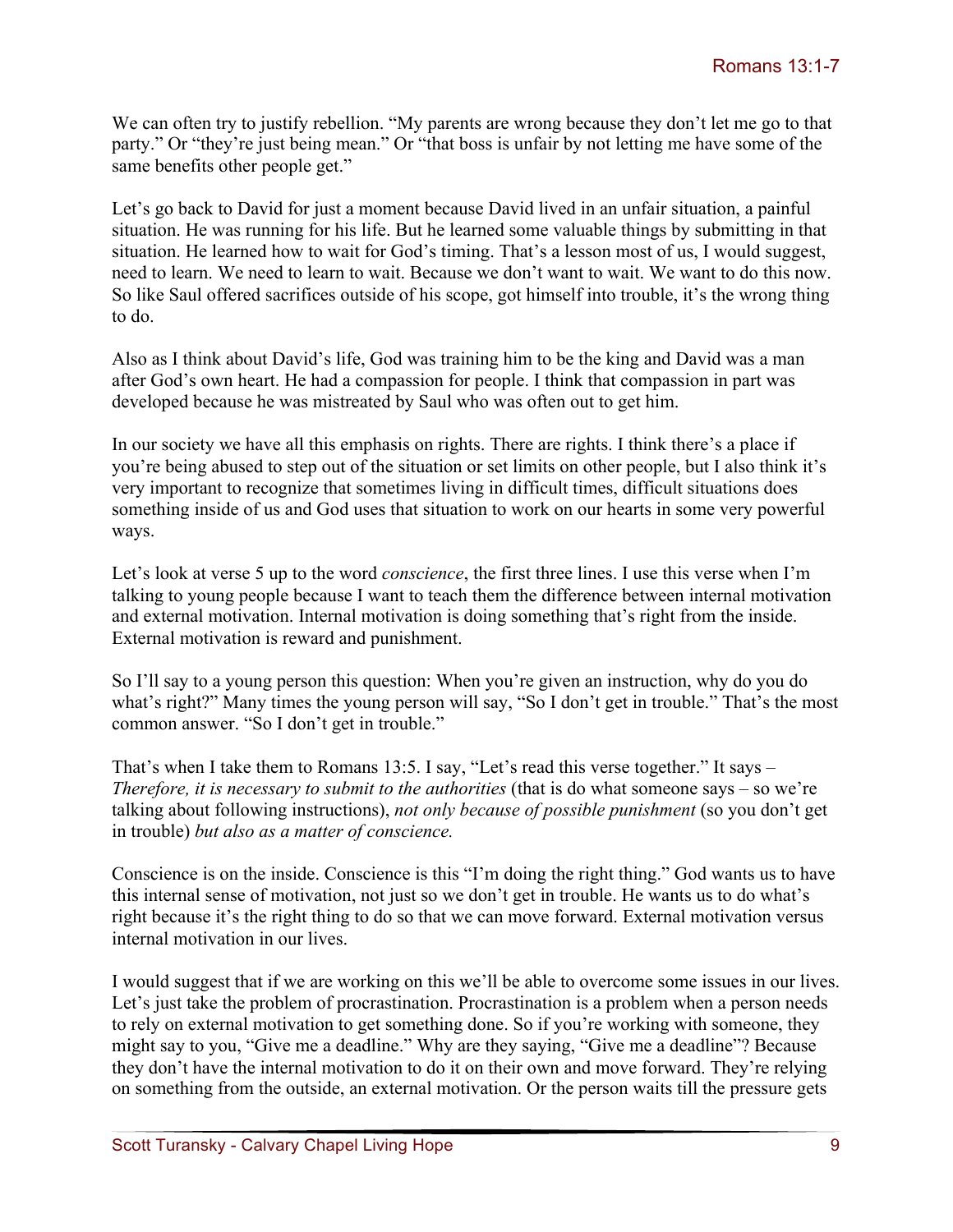big enough on the outside so they keep putting it off until the pressure increases and then they do it. That's external motivation.

I would suggest internal motivation is a matter of conscience. As we start developing this understanding of conscience we realize that one of the ways we develop a strong conscience is by living under authority and doing the right thing. God does a work inside of our lives to help us with that. God uses authority to help us grow in our character. There's something about submission to God that's worked out in submission to those people above us.

The problem that sometimes people have with authority is that they think about superiority. They think somehow that the person is more superior. Authority doesn't matter if the person is smarter or dumber than you. That person was chosen by God for whatever reason to be put in that position.

It doesn't make a difference whether the person is a Christian or not a Christian or the person is spiritual or not spiritual. The authority there, there's something behind it, the authority is a God thing. They may not be gifted or qualified as you are, but they're the authority. They're in that position. It's God's sovereign right to put that person there, whoever He wants to put there.

It's the position or the office that we honor in those situations. Even if we have little or no respect for the person, it's the position that they have that we honor. What matters is that God has orchestrated authority, and authority is very important in the world. There's no country in the world that can exist without having some kind of laws. Because without laws you have confusion and chaos. So governments in their various ways try to establish some kind of authority. Some do better than others.

How we respond to that authority is very important. Often it does something inside of our hearts. So even if we end up rebelling against authority or working around the authority because they're doing the wrong thing, we want to be careful that we're not developing in our own hearts this rebellion and this nature. We do it carefully and we do it with grace, realizing we are in danger ourselves.

Just look at David again. He had a lot of reasons to rebel. Saul was demon-possessed. God had already promised David the throne. He already knew he was going to get the throne and he could've taken it himself as a demonstration of "Hey, I'm just helping God out here." The way Saul was treating David was totally unjust. Saul was not a man of integrity. But that's not what David was submitting to. David was submitting to God.

I think that if we can get this idea that authority is a God thing and we can understand that, it allows God to do a deeper work inside of our own hearts. That becomes pretty significant.

Joseph in the Old Testament was hurt quite a bit by his brothers when he was sold into slavery. But he worked through the system and honored authority and became an authority himself.

Even Jesus acknowledged authority of Pilate when he was before him.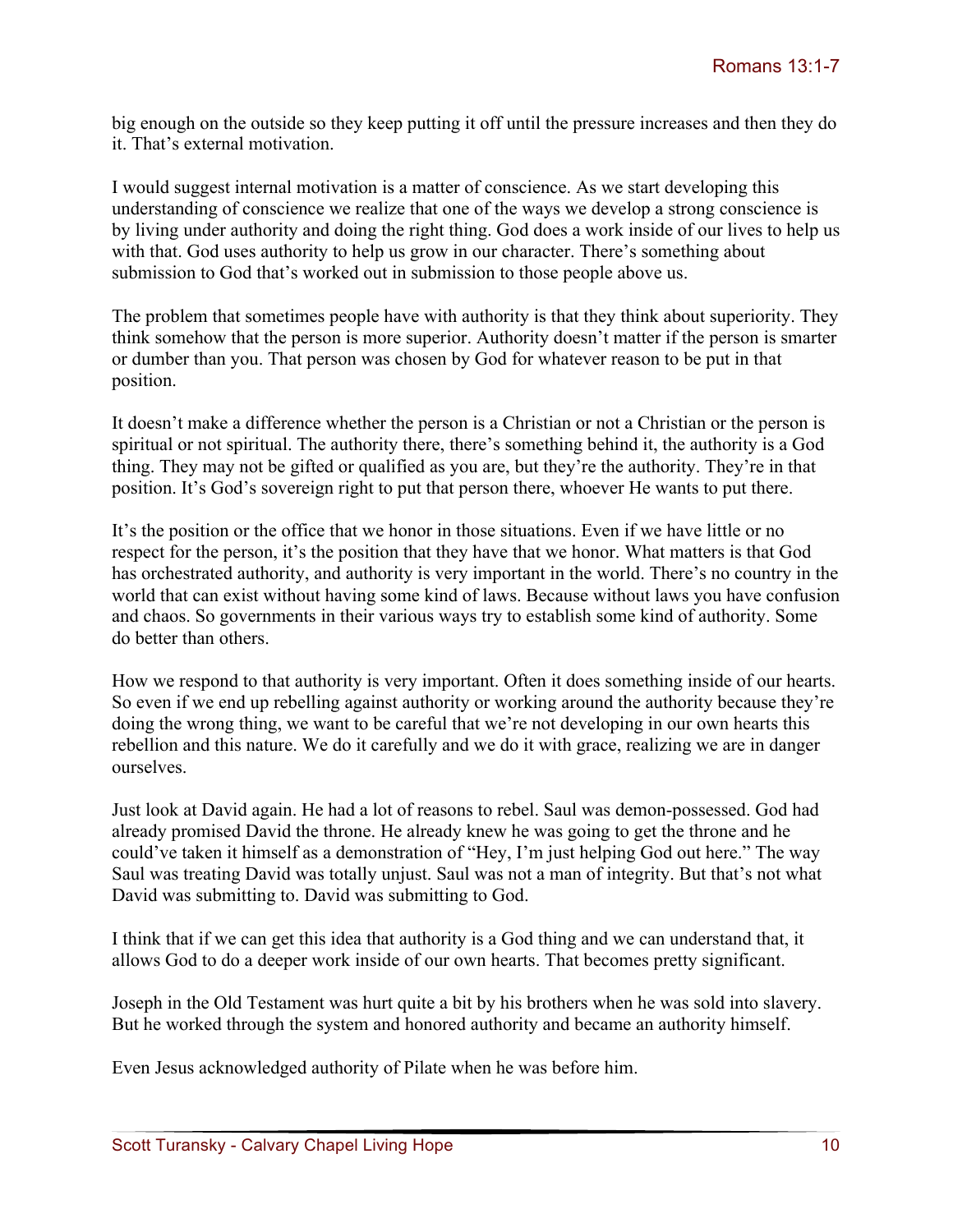Now I do believe God wants to promote us and I do believe God wants to bless us and He wants to do good things. It's not bad to have a dream or a hope. I think we should pursue our dreams and our hopes. But we want to do that in a way with a heart that's totally surrendered to submission to God and recognizing that He sometimes puts authorities in our lives to do a deeper work inside of our hearts.

1 Peter 5:6 says this: *Humble yourselves, under the mighty hand of God, that he may exalt you in due time.* Pride asks the question, "Why am I not in charge? I know more than that person does." Submission knows how to live in a place under authority. Very important that we all know that.

Let's look at the third king and that's King Absalom. He made himself king. Now here's a kid growing up in his father's house (he's David's son), and he knew that his dad had power, had authority. He often took some of that and abused it and used it for his own gain, got himself into trouble. He had a growing jealousy, even of his father, and he started to plan a rebellion against his dad.

I want to read the passage that illustrates what he started thinking and how he started doing that. I think we do some of these same things that Absalom did. This passage is found in 2 Samuel 15.

*In the course of time, Absalom provided himself with a chariot and horses and with fifty men to run ahead of him.* He's starting to build himself up so other people can see how great he is. So he's starting to ride around on his chariot, taking advantage of the power that his dad has and misusing it.

*He would get up early and stand by the side of the road leading to the city gate. Whenever anyone came with a complaint to be placed before the king for a decision, Absalom would call out to him, "What town are you from?" He would answer, "Your servant is from one of the tribes of Israel." Then Absalom would say to him, "Look, your claims are valid and proper, but there is no representative of the king to hear you." And Absalom would add, "If only I were appointed judge in the land! Then everyone who has a complaint or case could come to me and I would see that they receive justice."* 

In a country that's managed by a leader (say a president or something like that), there are things that go right and wrong. So someone like Absalom could stand up and take advantage of the anger of all of the people, the criticism that people have and say, "I can solve your problem," and ride on the coattails of anger and come into a position of leadership. Absalom was usurping the throne here in a very interesting way, to take over the throne from his father.

Here's a bright, energetic, and handsome prince. He had everything going for him, but he wasn't humble, he wasn't submissive. He didn't know how to handle leadership in the right kind of way and so he found himself in a significant problem. His life ended in judgment. He lost everything, including his own life.

Submission does something in our own hearts. I would suggest that if we live under submission we learn some valuable things. We learn how to manage those things properly.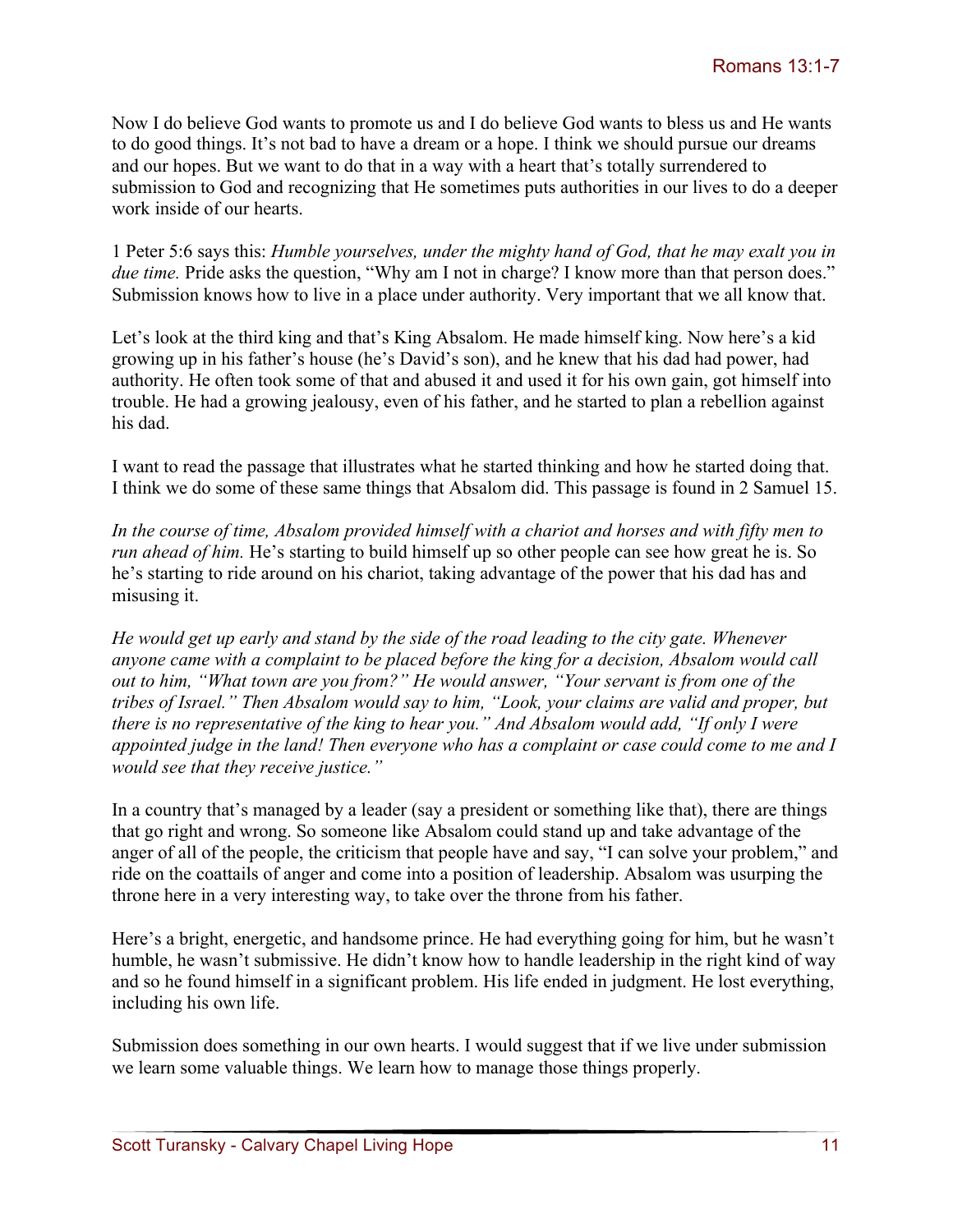I was inspired by this story this week. A man walked the streets of Philadelphia looking for a job and a man named Gerard hired him. This is years ago apparently when this story happened. Gerard said, "Okay, here's what I want you to do. Take that pile of bricks, move them over them to there, stack them neatly." The man did the work. It took him all day. When he got it all done, he got paid for that day, and the guy said, "Is there any other work?" Gerard said, "Yes. Come back tomorrow and I want you to take those bricks and I want you to put them over there in a pile." So the next day he came back and he did the same thing. Every day he came back and he moved the pile of bricks back and forth for a week.

After a week of doing that, Gerard says, "I've got a different job for you today. I want you to go down to the auction house and bid on sugar for me. I need sugar, so I want you to go down and bid on it."

Well this guy goes down to the bidding and people don't know who he is. He's a new guy in town. He ends up winning the bid, and they ask him, "Who's going to pay for this?" He says, "Gerard's going to pay for this. Mr. Gerard. I'm his agent."

Now in this story here's a guy who was entrusted with something more because he was supposed to do something menial that he didn't even understand.

I would suggest that many of us find ourselves in situations where it doesn't even make sense. Why do you have me do this? Why do I have to do his particular job? I think God is often using those difficult and challenging situations to have us live under authority for a while before we're able to move into a position of more management, whether that's in a home, having your own home eventually, or whether that's in a job, becoming a manager. Sometimes we work through some things in our lives in order to be able to move forward. That is this third principle.

In fact I think all three of these principles coming from this passage are very important for our lives. We must realize that authority is a God thing. All authority has a scope and that submission has personal benefits in our lives. So it makes a logical jump here for us to be able to say that we must look at Jesus as our boss. He is our Lord. He is the one that we respond to.

One of the things we say when you get saved and ask Jesus Christ to come into your life is you make Him the Lord of your life. You know what 'lord' means, right? I don't know if you know that, but the word 'lord' actually means boss. That's what it means. He becomes the boss of my life. When He comes in and He's the boss of my life, then He starts to change how we operate and we start doing what He wants us to do. That submission that we take is powerful. When we say, "Jesus is Lord, " we are saying, "I am submitting myself to His authority and what He wants to do in my life."

Let's stand together. I'm going to pray and then we're going to worship the Lord together.

[PRAYER} Heavenly Father, we thank you that you are God and that we are not. Sometimes we act as God or we act as God in our little situations. Please forgive us for those times when we usurp authority or become rebellious. Lord, we thank you for the authorities you've placed in our lives. I pray that you would help us to respond to them more effectively. Teach us those lessons